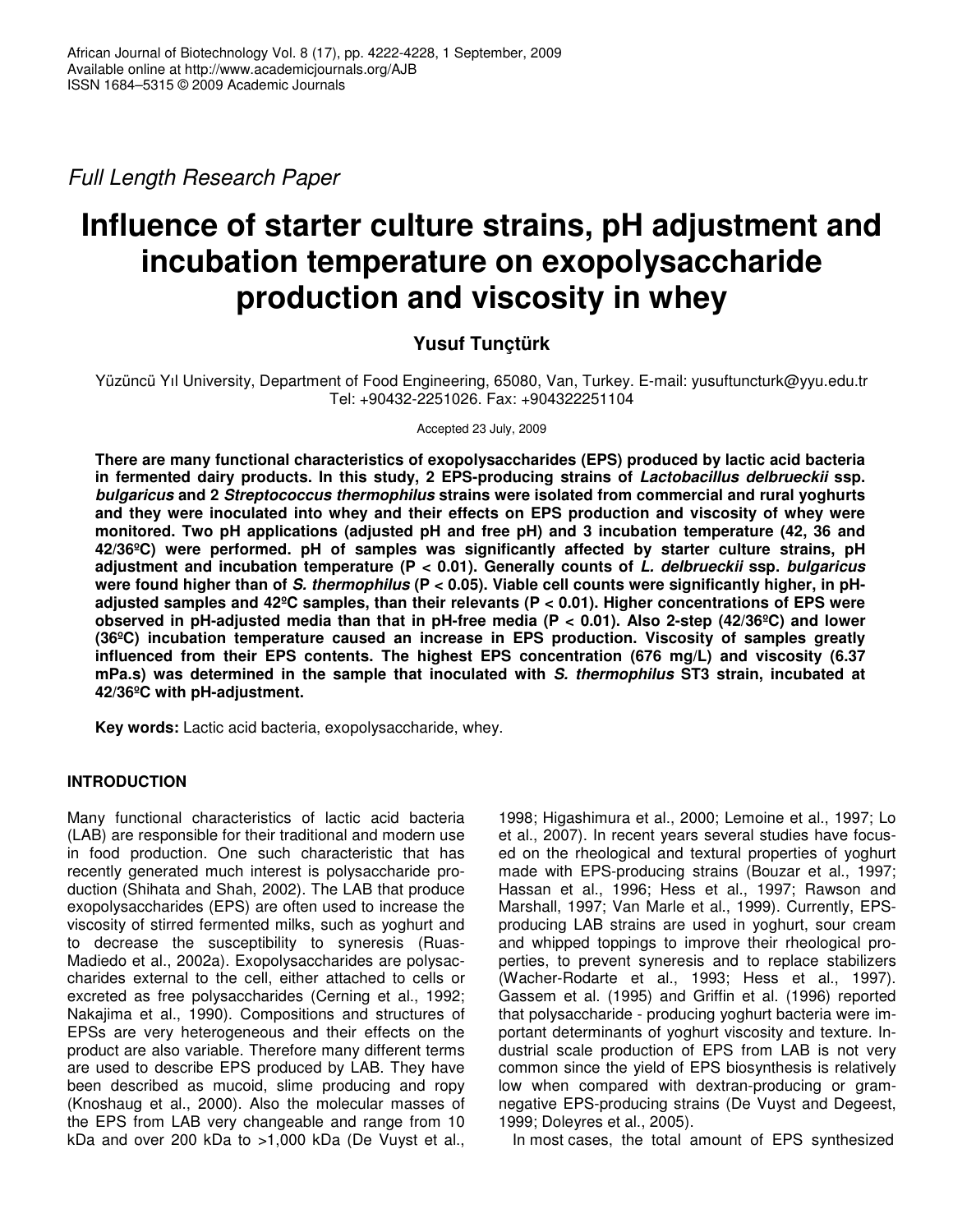| Starter culture code | Starter culture strain                         | <b>Source</b>                             |
|----------------------|------------------------------------------------|-------------------------------------------|
| LB12                 | Lactobacillus delbrueckii ssp. bulgaricus LB12 | Laboratory collection, rural yoghurt      |
| <b>LB18</b>          | Lactobacillus delbrueckii ssp. bulgaricus LB18 | Laboratory collection, commercial yoghurt |
| ST3                  | Streptococcus thermophilus ST3                 | Laboratory collection, commercial yoghurt |
| ST7                  | Streptococcus thermophilus ST7                 | Laboratory collection, commercial yoghurt |

**Table 1.** Definition of starter cultures used in the experiment.

does not exceed 1 g/L even under optimal growth conditions, although some higher amounts have been reported for *Lactobacillus returi* strains (4.1 and 4.8 g/L), *S. thermophilus* LY03 (1.5 g/L) and *L. sakei* 0 - 1 (1.4 g/L) (Lo et al., 2007). Nevertheless, the search for over producing strains and the better understanding of the mechanisms that regulate their synthesis could improve the yields to economically feasible levels.

The majority of EPS-producing microorganisms utilize carbohydrates as their energy source as well as their carbon source for EPS formation (Lo et al., 2007). Whey is an important by product of cheese manufacture and contains most of the lactose of cheese-milk. Sometimes whey was thrown away by cheese producers or used for feeding livestock. Currently, the major usage of whey and whey permeate are in manufacturing dried whey powder and refined lactose. These usages, however, are often aimed at keeping the surplus whey out of sewers rather than producing a highly desirable product. The ultimate goal for the dairy industry should be to turn whey lactose into a product with high value. Thus, by the production of EPS, whey will be utilized for the production of valuable products. EPS produced by LAB using whey can be utilized in the dairy products and bakery products such as cakes. Coherent with this premise, in a study conducted our laboratories, partially purified and concentrated EPS were successfully used to reduce oil/fat requirement in cake production.

The aim of this study was to investigate the effect of LAB strains, incubation temperature and pH development on EPS production and viscosity in whey. In order to do this, 2 EPS-producing strains of *L. delbrueckii* ssp. *bulgaricus* and 2 *S. thermophilus* strains were isolated from commercial and rural yoghurts and they were inoculated into whey and their effects on EPS production and thickening efficiency were monitored.

#### **MATERIALS AND METHODS**

#### **Bacterial strains and propagation media**

2 EPS-producing *L. delbrueckii* ssp. *bulgaricus* strains and 2 EPSproducing *S. thermophilus* strains previously isolated from commercial yoghurts were used in whey fermentation.

Stock cultures were kept frozen in 12% (wt/vol) skim milk and 25% (wtv) glycerol at -20°C. For inoculum preparation, 1% of the frozen *L. delbrueckii* spp. *bulgaricus* strains and 1% *S.*

*thermophilus* strains were propagated separately in 10% (wt/vol) skim milk medium at 42°C for 5 h. Definition of starter cultures was given in Table 1.

#### **Whey properties and fermentation conditions**

Whey was obtained from cheese production without starter culture addition. Fat of whey was removed by centrifugal cream separation and then whey was sterilized at 121°C for 15 min. After cooling to 45°C, whey was filtered using sterilized glass wool and filter flasks to remove the heat-formed precipitate. Then whey content was enriched by the addition of 5% (v/v) sterilized skim milk. Composition of fermentation media was as follows: total solids 5.54 - 5.63%; crude protein 0.37 - 0.41%; fat < 0.1%; pH 6.42 - 6.44 and titration acidity 0.15 - 0.17%. Whey (200 mL) was dispensed into 250 ml sterilized glass jars with screw cap. Whey samples were divided into 2 groups. pH adjustment was applied in the first group and the pH was maintained at the set point (pH 5.5) by the addition of 5 N NaOH. Maximum NaOH addition was determined as 2.25 ml/200 mL per whey sample. Thus, at the end of fermentation, volume of the other samples was made up to 202.25 mL with water. No pH adjustment was applied in the other group and incubation was performed with a free pH. However, volume of these samples was also adjusted. 3 different incubation temperatures were used for each group. The first batch was incubated at 42°C, the second batch at 36°C and the third batch at 42°C for 2 h and then at 36°C. Whey samples were inoculated with the starter cultures indicated above at the ratio of 1%. Fermentation was performed in static condition; however fermentation media were agitated sometimes by shaking the jars with hand. Thus, the experiment was conducted using 4 starter cultures, 2 pH applications and 3 incubation temperatures. Incubation was performed for 18 h and study was performed in triplicate.

#### **Chemical analyses**

The total solids were determined by oven-drying method (AOAC, 1990); pH of the samples was measured by pH meter (Hanna Instruments, Cluj-Napoca, Romania); total nitrogen was determined by micro-Kjeldahl procedure (Simsek Laborteknik, Ankara, Turkey) (Case et al., 1985) and crude protein was calculated by % total N  $\times$ factor of 6.38. Titration acidity and fat content were also carried out according to the methods described by Case et al. (1985).

#### **Enumeration of lactic acid bacteria**

MRS Agar (de Man, Rogosa, Sharpe; Oxoid Ltd. Hampshire, England) was used for counting *L. delbrueckii* ssp. *bulgaricus*. 5% lactose added M17 Agar (Oxoid Ltd. Hampshire, England) was used for enumeration of *S. thermophilus.* Inoculated plates were incubated at 42°C for 72 h and then formed colonies were counted. Counts of bacteria were stated in text as log number.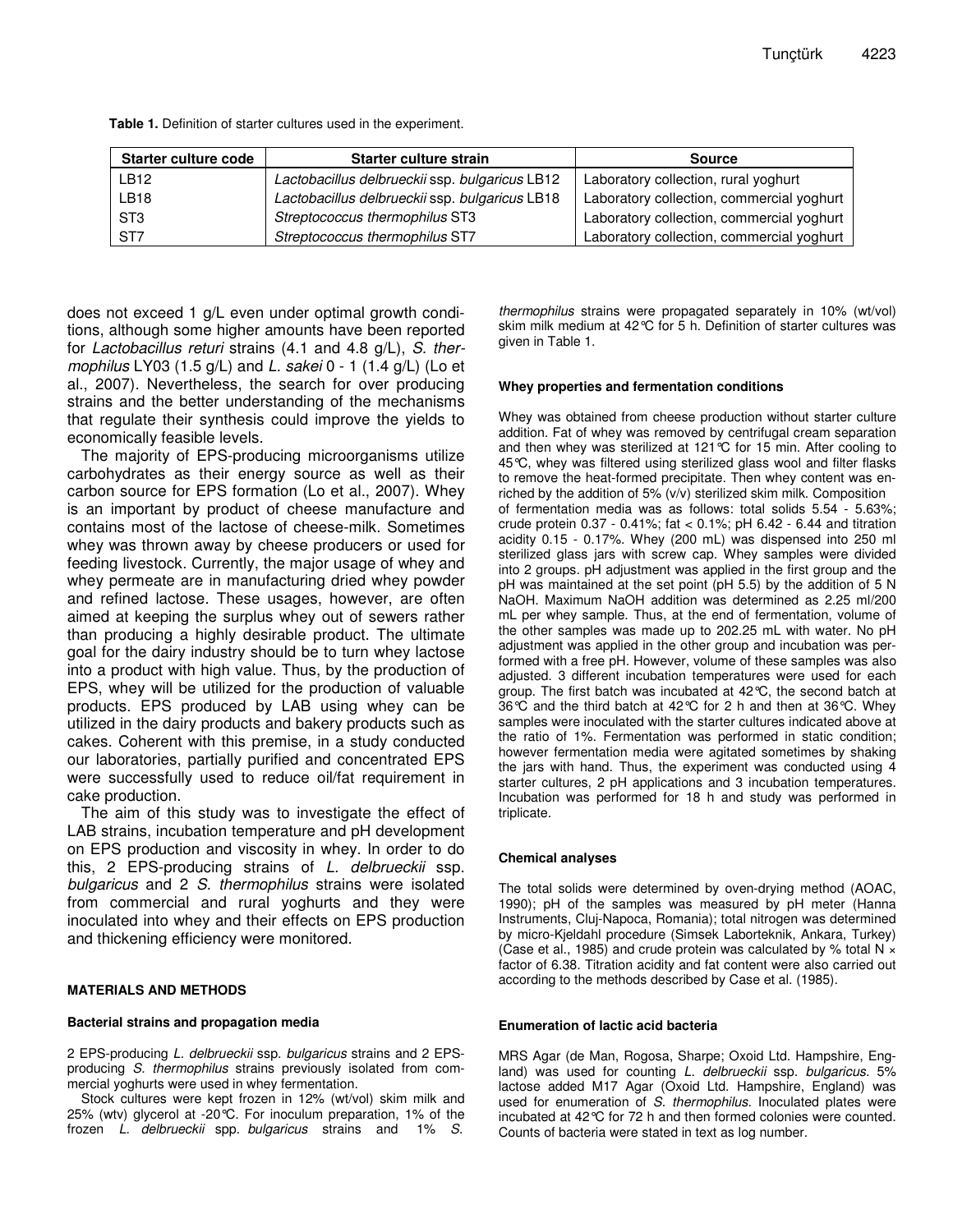#### **EPS purification and quantification**

EPS purification was performed by the method given by Amatayakul et al. (2006) with some modifications. For this reason, proteins in 50 mL of whey sample (1:1; whey : deionized water) (MES Ltd. Sti., Ankara, Turkey) were precipitated by adding 4 mL of 20% (wt/vol) TCA (Merck, Darmstadt, Germany). They were kept at 12°C for 3 h to accomplish the precipitation reaction. Precipitated proteins were separated by centrifugation (Hettich, Tuttlingen, Germany) at 3500 x *g* for 30 min at 4°C. The pH of supernatant was adjusted to 6.80 with 40% (wt/vol) NaOH followed by boiling the supernatant at 100°C for 30 min to denature whey proteins. Denatured whey proteins were separated by centrifugation at 3500 x *g* for 30 min at 4°C. Equal volume of cold absolute ethanol was mixed with the supernatant to precipitate the carbohydrate from the supernatant. The precipitation was carried out overnight at 4°C and the precipitate was separated by centrifugation at 3500 x *g* for 30 min at 4°C. The resultant carbohydrate pellet was completely dissolved by adding 10 mL of deionized pure water and the resultant suspension was subjected to sonication in a ultrasonic water bath (Bandelin, Berlin, Germany) for 1 h at room temperature. After that, the solution was dialysed at 4°C in a dialysis membrane tube with molecular weight cut-off 12 kDa (Sigma-Aldrich, St Louis, MO, USA) against distilled water for 3 days on a rotating-shaker incubator (Heidolph, Schwabach, Germany). Water : sample ratio was 20:1. Water was changed 4 times in a day. After this time, the samples were freeze-dried (Edwards, Crowley Susex, England), weighed and then EPS values were calculated (Gassem et al., 1997). Nitrogen contents of these samples were also determined and subtracted from these values. Thus, the final EPS values were expressed as mg /L of whey.

#### **Determination of viscosity**

Viscosity measurements were performed on 16 mL samples by using Brookfield digital rheometer model DV III Ultra (Brookfield Engineering Laboratories Inc., Stoughton, Massachusetts, USA). The rheometer was equipped with ultra low adapter (Brookfield Engineering Laboratories Inc), which rotated in a sample-containing chamber connected to a temperature-controlled cryostat water bath (Brookfield Engineering Laboratories Inc). The rheometer was controlled with the Brookfield Rheocalc V3.1-1 software (Brookfield Engineering Laboratories Inc). Apparent viscosity measurements in samples were performed at 25 °C. Spindle speeds of 0 - 240 rpm with 5 rpm interval were applied for 30 s. However, for the comparison of the samples between the different applications, a spindle speed of 200 rpm was chosen. The torque was between 14.1 and 23.7% and shear rate was 244.60 sec $^{-1}$  at this rotation. All viscosity measurements were expressed in mPa.s, performed in duplicate and averaged.

#### **Statistical analysis**

The data were analyzed using 2-way ANOVA at 95% confidence level with SAS (2005). The means of data were expressed with standard deviation and compared with Duncan test.

## **RESULTS AND DISCUSSION**

### **Growth of lactic acid bacteria in whey and change of pH**

Expectedly, pH of pH-adjusted whey samples was determined as almost stable (pH 5.5) at the end of fermenta-

tion, however, pH values were significantly  $(P < 0.01)$ decreased in the samples fermented without pH adjustment. pH values of samples fermented at 42ºC were found significantly  $(P < 0.01)$  lower than that of others (Table 2). As known, optimal growth temperature of *S. thermophilus* and *L. delbrueckii* ssp. *bulgaricus* are over 40ºC (Ucuncu, 2005). Thus, decrease in the fermentation temperature had caused lower starter activity. The highest glycolytic capacity was determined in LB12 sample. Viable cell counts (*L. delbrueckii* ssp. *bulgaricus*) were also higher in this sample than the other samples. pH and buffering capacity of fermentation media can change depending on their composition and especially protein concentration (Amatayakul et al., 2005). However, composition of all fermentation media was the same in this study.

There was significant effect of  $pH$  adjustment (P < 0.05), fermentation temperature ( $P < 0.01$ ) and starter culture  $(P < 0.05)$  factors on the growth of starter bacteria. NaOH addition into fermentation medium to control of pH generally enhanced the growth of starters used. While mean viable count was 7.09 log cfu/g for pHadjusted media, it was 6.75 log cfu/g for pH-free media. The highest counts of bacteria were observed at 42ºC when compared with other incubation temperatures. On the other hand, incubation at 42/36ºC had positive effect on the growth of bacteria. The number of viable cells of the *L. delbrueckii* ssp. *bulgaricus* LB12 strain was signifycantly  $(P < 0.05)$  higher than that of other strains. The lowest viable cell numbers were determined in ST3 and ST7 samples (Table 2). It was reported that viable cell counts can change in yoghurt depending on the strain used (Amatayakul et al., 2005). In general, *L. delbrueckii* ssp. *bulgaricus* counts were found lower in this study than determined in yoghurt (Bouzar et al., 1997) even at 42ºC. Also viable counts of *S. thermophilus* were generally found lower than that of results reported by De Vuyst et al. (2003) and Vaningelgem et al. (2004). However, milk or enriched milk medium was used in these researches. Probably, these media are more suitable than whey for the bacteria. Despite of obtaining slightly lower counts of bacteria in this study, composition of whey was reported as sufficiently complex for growth of lactic acid bacteria (Grobben et al., 1998).

#### **EPS concentration and viscosity of whey samples**

Higher concentrations of EPS for all incubation temperatures and for all strains were observed in pH-adjusted media than pH-free media  $(P < 0.01)$ . While mean EPS production for pH-adjusted media was  $468 \pm 124$  mg/L, this value was  $316 \pm 96$  mg/L for pH-free media (Table 3). pH is one of the most important factors affecting metabolic activity of starter cultures in fermented products (Degeest et al., 2001). Also the factor of incubation temperature had significant effects ( $P < 0.01$ ) on EPS production and the highest amount of EPS was determined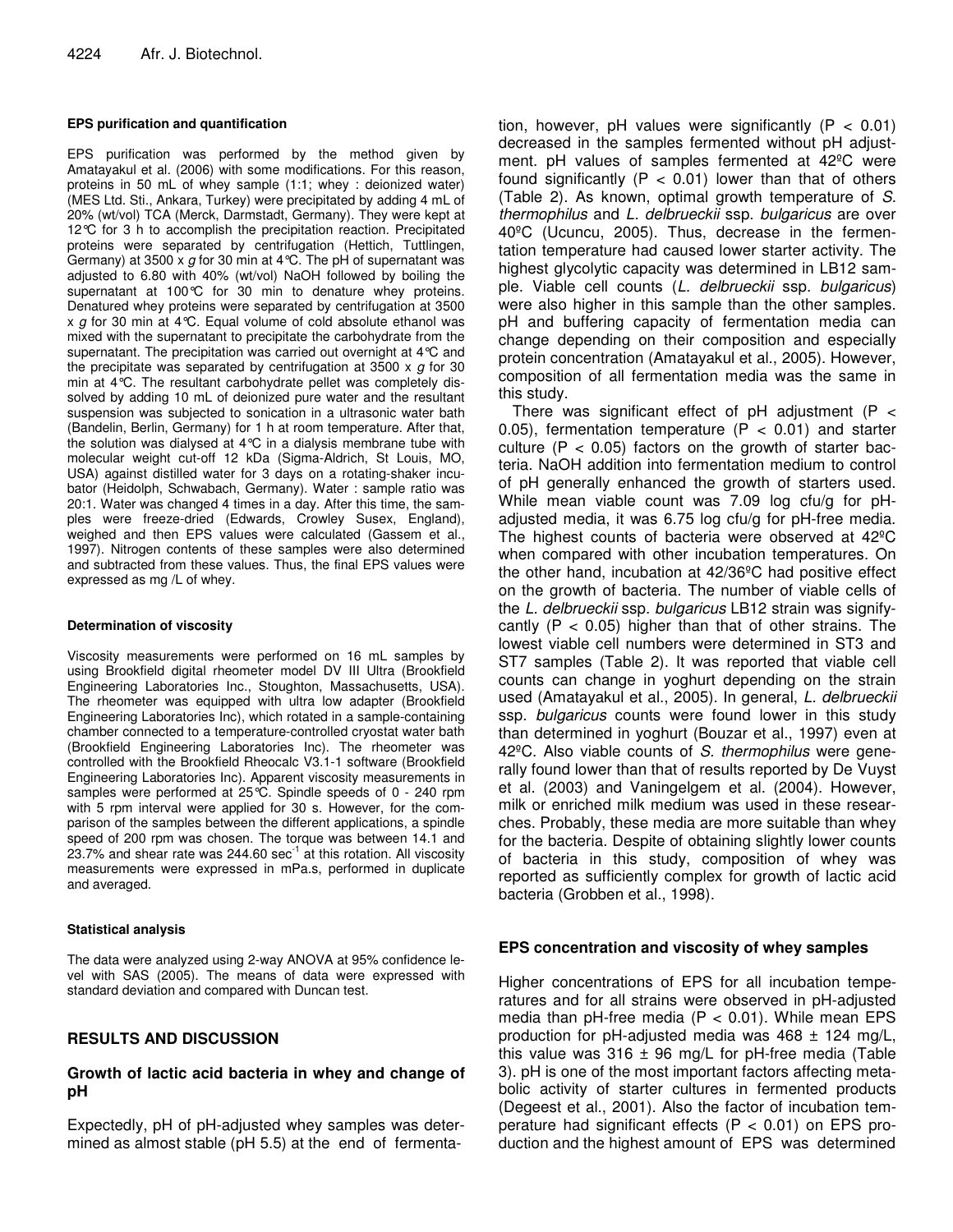| <b>Parameter</b>                           | <b>Starter culture</b>                                                                                                                                    | Adjusted pH (5.5)<br>Incubation temperature $(^{°}C)$ |                 |                 | Free pH                      |                 |                                  |                 |                              | Mean $±$ SD                   |
|--------------------------------------------|-----------------------------------------------------------------------------------------------------------------------------------------------------------|-------------------------------------------------------|-----------------|-----------------|------------------------------|-----------------|----------------------------------|-----------------|------------------------------|-------------------------------|
|                                            | code                                                                                                                                                      |                                                       |                 |                 | Mean $±$ SD                  |                 | Incubation temperature $(^{9}C)$ | Mean $±$ SD     |                              |                               |
|                                            |                                                                                                                                                           | 42                                                    | 36              | 42/36           |                              | 42              | 36                               | 42/36           |                              |                               |
| pH                                         | <b>LB12</b>                                                                                                                                               | $5.50 \pm 0.02$                                       | $5.49 \pm 0.03$ | $5.50 \pm 0.04$ | $5.49 \pm 0.03$              | $4.04 \pm 0.09$ | $4.82 \pm 0.16$                  | $4.23 \pm 0.06$ | $4.36 \pm 0.36$              | 4.93 ± 0.63 $^{c}$            |
|                                            | <b>LB18</b>                                                                                                                                               | $5.49 \pm 0.03$                                       | $5.50 \pm 0.01$ | $5.51 \pm 0.03$ | $5.50 \pm 0.02$              | $4.01 \pm 0.14$ | $5.06 \pm 0.09$                  | $4.35 \pm 0.07$ | $4.47 \pm 0.47$              | $4.99 \pm 0.62$ <sup>ab</sup> |
|                                            | ST <sub>3</sub>                                                                                                                                           | $5.52 \pm 0.02$                                       | $5.51 \pm 0.03$ | $5.49 \pm 0.03$ | $5.50 \pm 0.02$              | $4.22 \pm 0.07$ | $4.96 \pm 0.10$                  | $4.35 \pm 0.11$ | $4.51 \pm 0.35$              | 5.01 $\pm$ 0.56 $^{a}$        |
|                                            | ST <sub>7</sub>                                                                                                                                           | $5.49 \pm 0.02$                                       | $5.48 \pm 0.01$ | $5.50 \pm 0.03$ | $5.49 \pm 0.02$              | $4.05 \pm 0.08$ | $4.87 \pm 0.08$                  | $4.24 \pm 0.07$ | $4.39 \pm 0.37$              | $4.94 \pm 0.62$ bc            |
|                                            | Mean± SD                                                                                                                                                  | $5.50 \pm 0.02$                                       | $5.49 \pm 0.02$ | $5.50 \pm 0.03$ | $5.50 \pm 0.02^{\text{A}}$   | $4.08 \pm 0.12$ | $4.93 \pm 0.13$                  | $4.29 \pm 0.09$ | $4.43 \pm 0.38$ <sup>B</sup> |                               |
|                                            | 42 °C = 4.79 ± 0.72 $\textdegree$<br>$36 °C = 5.21 \pm 0.30 °$<br>42/36 °C = 4.89±0.61 °<br>Mean $\pm$ SD depending on incubation temperature             |                                                       |                 |                 |                              |                 |                                  |                 |                              |                               |
| Viable<br>cell<br>counts (log<br>$ctu/g$ ) | <b>LB12</b>                                                                                                                                               | $6.98 \pm 0.73$                                       | $7.42 \pm 0.54$ | $7.17 \pm 0.46$ | $7.19 \pm 0.55$              | $8.08 \pm 0.61$ | $6.72 \pm 0.58$                  | $6.92 \pm 0.20$ | $7.24 \pm 0.77$              | 7.21 $\pm$ 0.65 $^{a}$        |
|                                            | LB18                                                                                                                                                      | $7.16 \pm 0.39$                                       | $7.22 \pm 0.68$ | $7.15 \pm 0.50$ | $7.18 \pm 0.46$              | $7.00 \pm 0.21$ | $6.20 \pm 0.23$                  | $6.63 \pm 0.09$ | $6.61 \pm 0.38$              | 6.89 ± 0.50 $^{ab}$           |
|                                            | ST <sub>3</sub>                                                                                                                                           | $7.06 \pm 0.37$                                       | $7.05 \pm 0.70$ | $6.84 \pm 0.44$ | $6.98 \pm 0.46$              | $6.82 \pm 0.29$ | $6.04 \pm 0.76$                  | $6.82 \pm 0.54$ | $6.56 \pm 0.62$              | 6.77 ± 0.58 $^b$              |
|                                            | ST <sub>7</sub>                                                                                                                                           | $7.36 \pm 0.48$                                       | $6.42 \pm 0.37$ | $7.21 \pm 0.56$ | $6.99 \pm 0.60$              | $7.54 \pm 0.65$ | $5.89 \pm 0.27$                  | $6.33 \pm 0.62$ | $6.59 \pm 0.87$              | 6.79 $\pm$ 0.76 $^b$          |
|                                            | Mean $\pm$ SD                                                                                                                                             | $7.14 \pm 0.46$                                       | $7.03 \pm 0.63$ | $7.09 \pm 0.45$ | $7.09 \pm 0.52$ <sup>A</sup> | $7.36 \pm 0.65$ | $6.21 \pm 0.54$                  | $6.67 \pm 0.43$ | 6.75 ± 0.71 $^{\circ}$       |                               |
|                                            | 42 °C = 7.25 ± 0.56 $^{\circ}$<br>$36 °C = 6.62 \pm 0.71 °$<br>$42/36$ °C = 6.88 ± 0.48 <sup>b</sup><br>Mean $\pm$ SD depending on incubation temperature |                                                       |                 |                 |                              |                 |                                  |                 |                              |                               |

**Table 2.** pH change and viable cell counts in fermented whey samples\*.

\* Mean values ± standard deviation of three trials.

*abc* letters indicate

<sup>acc</sup> letters indicate differences (*P* < 0.05) between mean values of cultures<br><sup>A,B</sup> letters indicate differences (*P* < 0.05) between mean values of pH adjustment.

abc letters indicate differences (*P* <sup>&</sup>lt; 0.05) between mean values of incubation temperature.

in the samples incubated at 42/36ºC. It seems that, incubation of bacteria at 42ºC both increased viable cell and stimulated acid production but retarded EPS production. Coherent with this premise, it can be seen from Table 2 that the highest mean cell counts and the lowest mean pH value has been determined in the samples fermented at 42ºC. Amount and character of EPS can be affected by incubation conditions such as pH, incubation temperature and period and composition of media (Garti and Reichman, 1993; Fajardo-Lira et al., 1997; Ruas-Madiedo et al., 2002b).

ST3 sample has possessed the highest mean EPS concentration. EPS production of this sample has also reached to 676 mg/L when pH was adjusted (5.5) and 2-step temperature (42/36ºC) was applied. In <sup>a</sup> study, synthesis of EPS by *L.*

*delbrueckii* ssp. *bulgaricus* RR strain in semidefined medium varied greatly depending on incubation temperature and pH of medium; the highest EPS concentration was obtained at 38ºC and pH 5.0 (Kimmel et al., 1998). The quantities of EPS produced in milk by different species and strains vary considerably. The EPS quantities produced in milk by different strains of *Lactococcus lactis* sub sp. *cremoris* range from 80 to 600 mg/L and even lower yields (25 mg/L) have been reported (Cerning, 1995).

In the previous studies, the amounts of EPS reported range from 50 to 350 mg/L for *S. thermophilus* (Cerning et al., 1988; Doco et al., 1990), from 60 to 150 mg/L for *L. bulgaricus* (Cerning et al., 1986; Garcia-Garabay and Marshall, 1991). However, higher EPS production has been

reported for *S. thermophilus* by Degeest and De Vuyst (1999) and Zisu and Shah (2003) and for *L. delbrueckii* ssp. *bulgaricus* by Grobben et al. (1998). In <sup>a</sup> study, <sup>a</sup> very high EPS concentration of 2.3 g/L was ob-tained during pH-controlled batch cultures of *Lactobacillus rhamnosus* RW-9595M in 8% whey permeate medium supplemented with some minerals and yeast extract (Bergmaier et al., 2003). Similar yield (2.2 g/L) was obtained by Doleyres et al. (2005) using this strain. In the studies stated above, generally various enrichment agents or additives has been practiced in order to improve EPS production in milk or milk based media. However, the aim of this study was to determine the productivity of yoghurt cultures in whey medium without enrichment with other carbon sources and keep the cost of product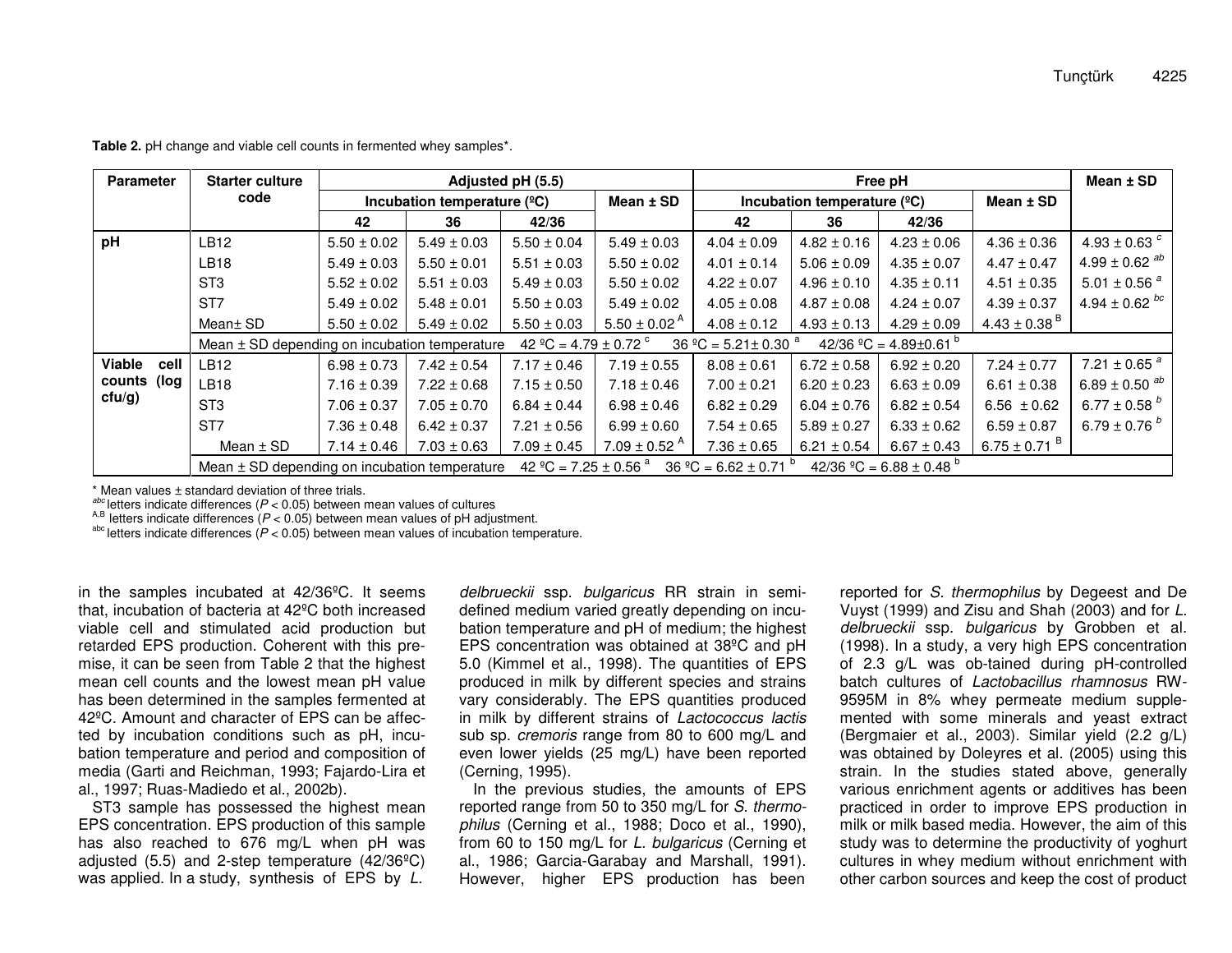| <b>Parameter</b>            | <b>Starter culture</b>                                                                                                                                  | Adjusted pH (5.5)                    |                 |                                |                                      | Free pH                    |                 |                                     |                              |                            |
|-----------------------------|---------------------------------------------------------------------------------------------------------------------------------------------------------|--------------------------------------|-----------------|--------------------------------|--------------------------------------|----------------------------|-----------------|-------------------------------------|------------------------------|----------------------------|
|                             | code                                                                                                                                                    | Incubation temperature $(^{\circ}C)$ |                 | Mean $±$ SD                    | Incubation temperature $(^{\circ}C)$ |                            |                 | Mean $±$ SD                         |                              |                            |
|                             |                                                                                                                                                         | 42                                   | 36              | 42/36                          |                                      | 42                         | 36              | 42/36                               |                              |                            |
| EPS (mg/L)                  | LB12                                                                                                                                                    | $311 \pm 27.6$                       | $436 \pm 44.5$  | $457 \pm 44.8$                 | $401 \pm 76$                         | $203 \pm 27.0$             | $259 \pm 25.3$  | $296 \pm 23.8$                      | $253 \pm 46$                 | 327 ± 97 $^c$              |
|                             | LB <sub>18</sub>                                                                                                                                        | $261 \pm 21.7$                       | $479 \pm 56.5$  | $619 \pm 41.0$                 | $453 \pm 160$                        | $183 \pm 16.5$             | $378 \pm 35.7$  | $410 \pm 41.1$                      | $324 \pm 110$                | 388 ± 149 $^{b}$           |
|                             | ST <sub>3</sub>                                                                                                                                         | $454 \pm 25.54$                      | $633 \pm 34.5$  | $676 \pm 6.5$                  | $588 \pm 104$                        | $333 \pm 50.4$             | $438 \pm 45.5$  | $482 \pm 61.1$                      | $418 \pm 80$                 | 503 ± 125 $a$              |
|                             | ST <sub>7</sub>                                                                                                                                         | $392 \pm 18.44$                      | $431 \pm 50.1$  | $464 \pm 43.0$                 | $429 \pm 46$                         | $283 \pm 43.6$             | $245 \pm 19.6$  | $283 \pm 41.0$                      | $270 \pm 36$                 | 350 ± 91 $^c$              |
|                             | Mean± SD                                                                                                                                                | $355 \pm 79$                         | $494 \pm 94$    | $554 \pm 104$                  | $468 \pm 124$ <sup>A</sup>           | $250 \pm 70$               | $330 \pm 89$    | $368 \pm 93$                        | 316 ± 96 $B$                 |                            |
|                             | Mean $\pm$ SD depending on incubation temperature                                                                                                       |                                      |                 | 42 °C = 302 ± 90 $\textdegree$ |                                      | $36 °C = 412 \pm 123 ^{b}$ |                 | $42/36$ °C = 461 ± 136 <sup>a</sup> |                              |                            |
| <b>Viscosity</b><br>(mPa.s) | <b>LB12</b>                                                                                                                                             | $3.50 \pm 0.03$                      | $4.33 \pm 0.08$ | $4.42 \pm 0.15$                | $4.08 \pm 0.45$                      | $3.07 \pm 0.09$            | $4.00 \pm 0.08$ | $3.69 \pm 0.17$                     | $3.59 \pm 0.42$              | $3.83 \pm 0.49$ $^{c}$     |
|                             | <b>LB18</b>                                                                                                                                             | $3.54 \pm 0.03$                      | $5.10 \pm 0.12$ | $6.16 \pm 0.52$                | $4.93 \pm 1.17$                      | $3.21 \pm 0.13$            | $4.37 \pm 0.17$ | $5.00 \pm 0.14$                     | $4.19 \pm 0.79$              | 4.56 ± 1.04 $^{b}$         |
|                             | ST <sub>3</sub>                                                                                                                                         | $4.70 \pm 0.07$                      | $5.95 \pm 0.15$ | $6.37 \pm 0.28$                | $5.67 \pm 0.77$                      | $3.81 \pm 0.08$            | $5.16 \pm 0.29$ | $5.14 \pm 0.20$                     | $4.70 \pm 0.69$              | 5.19 ± 0.86 $a$            |
|                             | ST <sub>7</sub>                                                                                                                                         | $3.82 \pm 0.11$                      | $4.11 \pm 0.11$ | $4.19 \pm 0.10$                | $4.04 \pm 0.19$                      | $3.40 \pm 0.07$            | $3.63 \pm 0.16$ | $3.61 \pm 0.20$                     | $3.55 \pm 0.17$              | 3.79 $\pm$ 0.31 $^{\circ}$ |
|                             | Mean $\pm$ SD                                                                                                                                           | $3.89 \pm 0.51$                      | $4.87 \pm 0.76$ | $5.28 \pm 1.06$                | 4.68 ± 0.98 $^{A}$                   | $3.37 \pm 0.30$            | $4.29 \pm 0.61$ | $4.36 \pm 0.75$                     | 4.01 $\pm$ 0.73 <sup>B</sup> |                            |
|                             | 42 °C = 3.63 $\pm$ 0.48 °<br>$36 °C = 4.58 \pm 0.74 °$<br>$42/36^{\circ}$ C = 4.82 ± 1.01 <sup>a</sup><br>Mean ± SD depending on incubation temperature |                                      |                 |                                |                                      |                            |                 |                                     |                              |                            |

**Table 3.** Exopolysaccharide concentration (mg/L) and viscosity (mPa.s) of whey samples\*.

\* Mean values ± standard deviation of 3 trials.

*abc* letters indicate

<sup>acc</sup> letters indicate differences (*P<*0.05) between mean values of cultures<br><sup>A,B</sup> letters indicate differences (*P<*0.05) between mean values of pH adjustment.

abc letters indicate differences (*P*<0.05) between mean values of incubation temperature.

lower. Therefore, only skim milk was added into whey at the ratio of 5%. In the preliminary study, growth of bacteria was found insufficient in whey. However, sufficient cell growth was obtained when the whey enriched with 5% milk addition. Thus, both starter growth and EPS production was found satisfactory when the media enriched with milk.

Viscosity of the samples was significantly affected by the factors of starter culture (P <sup>&</sup>lt; 0.01),  $pH$  adjustment ( $P < 0.01$ ) and incubation temperature (P <sup>&</sup>lt; 0.01). The highest mean viscosity was determined in ST3 sample (5.67mPa.s) and this followed by LB18 sample (4.93mPa.s). There was a clear effect of pH adjustment on the viscosity of whey samples. pH-adjusted media possessed higher viscosity values than free pH applied sam-

ples. Viscosity values were also influenced by incubation temperature and the highest mean vis cosity was determined in the samples incubated at 42/36ºC (4.82 mPa.s). Viscosity of fermented whey samples was strongly affected by their EPS contents. Correlation coefficient between the EPSconcentration and the viscosity was very signi ficant ( $r^2$  = 0.905; P < 0.01). Although some authors suppose <sup>a</sup> direct correlation between vis cosity of stirred yoghurts and EPS concentration, no clear relation has been demonstrated (Dupont et al., 2000; Sebastiani and Zelger, 1998; Van Marle and Zoon, 1995; Wacher-Rodarte et al., 1993), except that if <sup>a</sup> given strain produces more EPS the viscosity of the fermented milk will in crease (Sebastiani and Zelger, 1998). Other ples. Viscosity values were also influenced by<br>
incubation temperature and the highest mean vis-<br>
2002b). Most of the viscosity measurements in the<br>
incubation temperature were carried out using yoghurt (Hassan<br>
at 42/36°C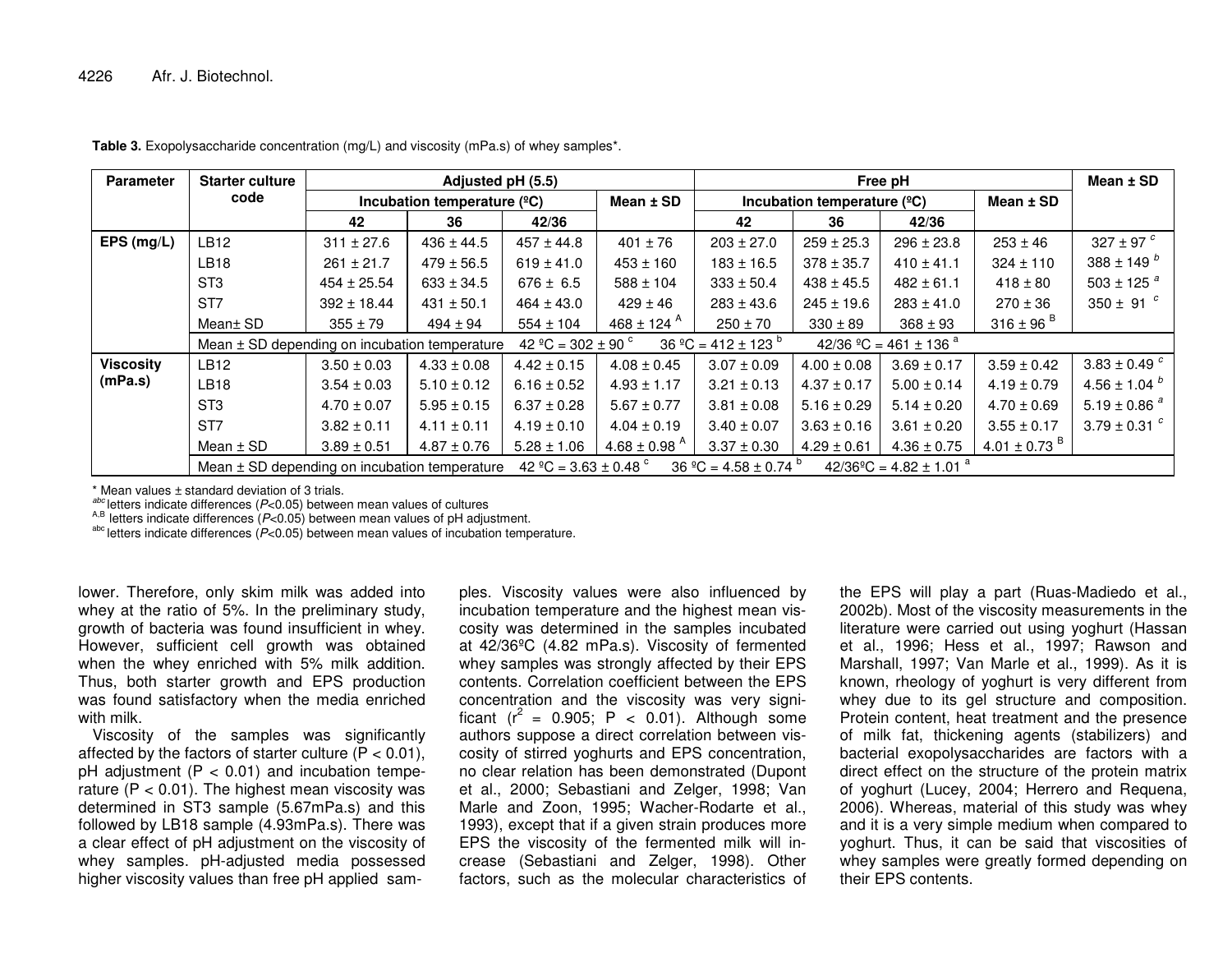At present EPS yields in LAB fermentations are still too low to consider them as an alternative to polysaccharides from animal and plant sources. Nevertheless, the search for over producing strains and the better understanding of the mechanisms that regulate their synthesis could improve the yields to economically feasible levels.

#### **REFERENCES**

- Amatayakul T, Halmas AL, Sherkat F, Shah NP (2005). Physical characteristics of yoghurts made using exopolysaccharide-producing starter cultures and varying casein to whey protein rations. Int. Dairy J. 1: 1-11.
- Amatayakul T, Sherkat F, Shah NP (2006). Physical characteristics of set yoghurt made with altered casein to whey protein ratios and EPSproducing starter cultures at 9 and 14% total solids. Food Hydrocolloids, 20: 314-324.
- AOAC (1990). Official Methods of Analysis of the Association of Official Analytical Chemists (15<sup>th</sup> ed.). Association of Official Analytical Chemists. Arlington, Washinghton, DC.
- Bergmaier D, Champagne CP, Lacroix C (2003). Exopolysaccharide production during batch cultures with free and immobilized *Lactobacillus rhamnosus* RW-9595M. J. Appl. Microbiol. 95: 1049- 1057.
- Bouzar F, Cerning J, Desmazeaud M (1997). Exopolysaccharide production and texture-promoting abilities of mixed-strain starter cultures in yogurt production. J. Dairy Sci. 80: 2310-2317
- Case RA, Bradley RL, Williams RR (1985). Chemical and Physical Methods. In: Richardson GH ed. Standard Methods for the Examination of Dairy Products, 15th ed., Baltimore, U.S.A. Am. Public Health Association, pp. 327-404.
- Cerning J, Bouillanne C, Desmazeaud MJ, Landon M (1986). Isolation and characterization of exocellular polysaccharide produced by *Lactobacillus bulgaricus*. Biotechnol. Lett. 8: 625-628.
- Cerning J, Bouillanne C, Desmazeaud MJ, Landon M (1988). Exocellular polysaccharide production by *Streptococcus thermophilus*. Biotechnol. Lett. 10: 255-260.
- Cerning J, Bouillanne C, Landon M, Desmazeaud MJ (1992). Isolation and characterization of exopolysaccharides from slime-forming mesophilic lactic acid bacteria. J. Dairy Sci. 75: 692-699.
- Cerning J (1995). Production of exopolysaccharides by lactic acid bacteria and dairy propionibacteria. Lait, 75: 463-472.
- De Vuyst L, Zamfir M, Mozzi F, Adriany T, Marshall V, Degeest B, Vaningelgem F (2003). Exopolysaccharide-producing Strepto-coccus thermophilus strains as functional starter cultures in the production of fermented milks. Int. Dairy J. 13: 707-717.
- De Vuyst L, Degeest B (1999). Heteropolysaccharides from lactic acid bacteria. FEMS Microbiol. Rev. 23: 153-177.
- De Vuyst L, Vanderveken F, Van de Ven S, Degeest, B (1998). Production by and isolation of exopolysaccharides from *Streptococcus thermophilus* grown in milk medium and evidence for their growth-associated biosynthesis. J. Appl. Microbiol. 84: 1059- 1068.
- Degeest B, De Vuyst L (1999). Indication that the nitrogen source influences both amount and size of exopolysaccharides produced by *Streptococcus thermophilus* LY03 and modelling of the bacterial growth and exopolysaccharide production in a complex medium. Appl. Environ. Microbiol. 65: 2863-2870.
- Degeest B, Vaningelgem F, De Vuyst L (2001). Microbial physiology, fermentation kinetics and process engineering of heteropolysaccharide production by lactic acid bacteria. Int. Dairy J. 11: 747-757.
- Doco T, Wieruszelski JM, Fournet B, Carcano D, Ramos P, Loones A (1990). Structure of an exocellular polysaccharide produced by *Streptococcus thermophilus*. Carbohydr. Res. 198: 313-321.
- Doleyres Y, Schaub L, Lacroix C (2005). Comparison of the functionality of exopolysaccharides produced in situ or added as bioingredients on yogurt properties. J. Dairy Sci. 88: 4146-4156.
- Dupont I, Roy D, Lapointe G (2000). Comparison of exopolysaccharide

production by strains of *Lactobacillus rhamnosus* and *Lactobacillus paracasei* grown in chemically defined medium and milk. J. Ind. Microbiol. Biotechnol. 24: 251-255.

- Fajardo-Lira C, Garibay MG, Rodarte CV, Farres A, Marshall VM (1997). Influence water activity on the fermentation of yoghurt made with exacellular polysaccharide-producing or non-producing starter. Int. Dairy J. 7: 279-281.
- Garcia-Garibay M, Marshall VME (1991). Polymer production by *Lactobacillus delbrueckii* ssp. *bulgaricus*. J. Appl. Bacteriol. 70: 325- 328.
- Garti N, Reichman D (1993). Hydrocolloids as food emulsifiers and stabilizers. Food Structure, 12: 411-426.
- Gassem MA, Schmidt KA, Frank JF (1995). Exopolysaccharide production in different media by lactic acid bacteria. Cultured Dairy Products J. 30: 18-21.
- Gassem MA, Sims KA, Frank JF (1997). Extracellular polysaccharide production by *Lactobacillus delbrueckii* subsp. *bulgaricus* RR in a continuous fermentor. Lebensm.-Wiss. u.-Technol. 30, 273-278.
- Griffin AM, Morris VJ, Gasson MJ (1996). The cpsABCDE genes involved in polysaccharide production in *Streptococcus salivarius* subsp. *thermophilus* strain NCBF 2393. Gene, 183: 3-27.
- Grobben GJ, Chin-Joe I, Kitzen VA, Boels IC, Boer F, Sikkema J, Smith MR, De Bont JAM (1998) Enhancement of Exopolysaccharide Production by *Lactobacillus delbrueckii* subsp. *bulgaricus* NCFB 2772 with a Simplified Defined Medium. Appl. Environ. Microbiol. 64: 1333- 1337.
- Hassan AN, Frank JF, Schmidt KA, Shalabi SI (1996). Rheological properties of yoghurt made with encapsulated nonropy lactic cultures. J. Dairy Sci. 79: 2091-2097.
- Herrero AM, Requena T (2006). The effect of supplementing goats milk with whey protein concentrate on textural properties of set-type yoghurt. Int. J. Food Sci. Technol. 41: 87-92.
- Hess SJ, Roberts RF, Ziegler GR (1997). Rheological properties of nonfat yogurt stabilized using *Lactobacillus delbrueckii* ssp. *bulgaricus* producing exopolysaccharide or using commercial stabilizer systems. J. Dairy Sci. 80: 252-263.
- Higashimura M, Mulder-Bosman BW, Reich R, Iwasaki T, Robijn GW (2000). Solution properties of Viilian, the exopolysaccharide from *Lactococcus lactis* subsp. *cremoris* SBT 0495. Biopolymers, 54: 143- 158.
- Kimmel SA, Roberts RF, Ziegler GR (1998). Optimization of exopolysaccharide production by *Lactobacillus delbrueckii* subsp. *bulgaricus* RR grown in a semidefined medium. Appl. Environ. Microbiol. 64: 659-664.
- Knoshaug EP, Ahlgrent JA, Trempy JE (2000). Growth associated exopolysaccharide expression in *Lactococcus lactis* subspecies *cremoris* Ropy352. J. Dairy Sci. 83: 633-640.
- Lemoine J, Chirat F, Wieruszeksi JM, Strecker G, Favre N, Neeser JR (1997). Structural characterisation of the exocellular polysaccharides produced by *Streptococcus thermophilus* Sfi39 and Sfi12. Appl. Environ. Microbiol. 63: 3512-3518.
- Lo YM, Argin-Soysal S, Chia-Hua Hsu (2007). Bioconversion of Whey Lactose into Microbial Exopolysaccharides. In: Bioprocessing for Value-Added Products from Renewable Resources. Ed. Yang ST, Elsevier Publ. pp. 559-583.
- Lucey JA (2004). Cultured dairy products: an overview of their gelation and texture properties. Int. J. Dairy Technol. 57: 77-84.
- Nakajima H, Toyoda S, Toba T, Itoh T, Mukai T, Kitazawa H, Adachi S (1990). A novel phosphopolysaccharide from slime-forming *Lactococcus lactis* subspecies *cremoris* SBT 0945. J. Dairy Sci. 73: 1472-1477.
- Rawson HL, Marshall VM (1997). Effect of 'ropy' strains of *Lactobacillus delbrueckii* ssp. *bulgaricus* and *Streptococcus thermophilus* on rheology of stirred yogurt. Int. J. Food Sci. Technol. 32: 213-220.
- Ruas-Madiedo P, Hugenholtz J, Zoon P (2002b). An overview of the functionality of exopolysaccharides produced by lactic acid bacteria. Int. Dairy J. 12: 123-171.
- Ruas-Madiedo P, Tuinier R, Kanning M, Zoon, P (2002a). Role of exopolysaccharides produced by *Lactococcus lactis* subsp. *cremoris* on the viscosity of fermented milks. Int. Dairy J. 12: 689-695
- SAS (2005). SAS user's guide: Statistics (version 9.1). pp. 351-359. Cary, NC: SAS Institute Inc.